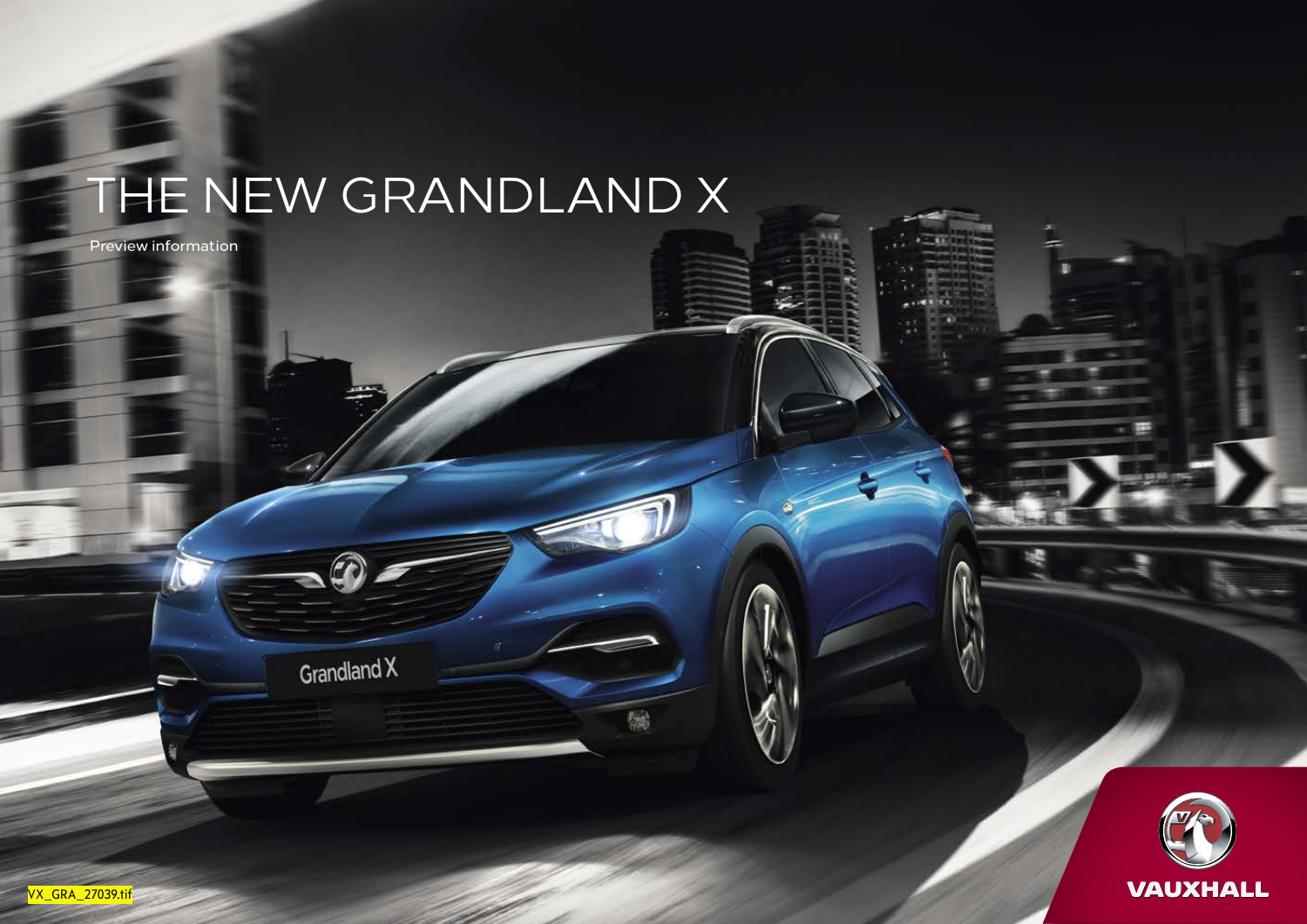## **THIS IS THE GETAWAY.**

Epic flat pack hauls. Big family breaks. Crazy daily commutes.

Life's a journey to love with Grandland X. And it's ready to take you there.

It looks ready too. Powerful, elegant and muscular. And beneath the brawn it's got seriously brilliant ideas too, from intelligent headlights and a 360° panoramic camera to a powered tailgate and its own 4G Wi-Fi Hotspot.

But that's just for starters. With Grandland X, there's really nothing to hold you back.

#### **Isn't life brilliant.**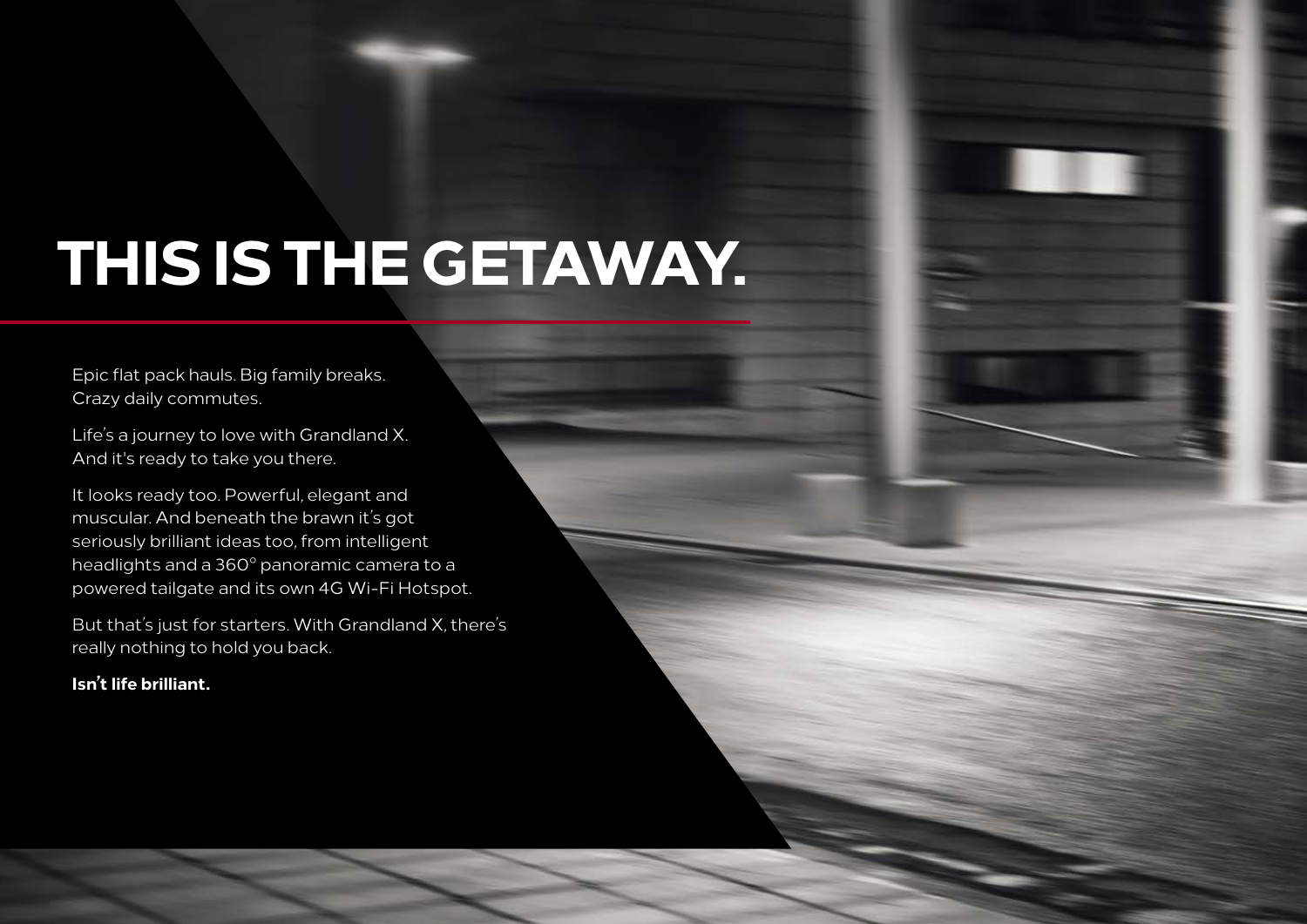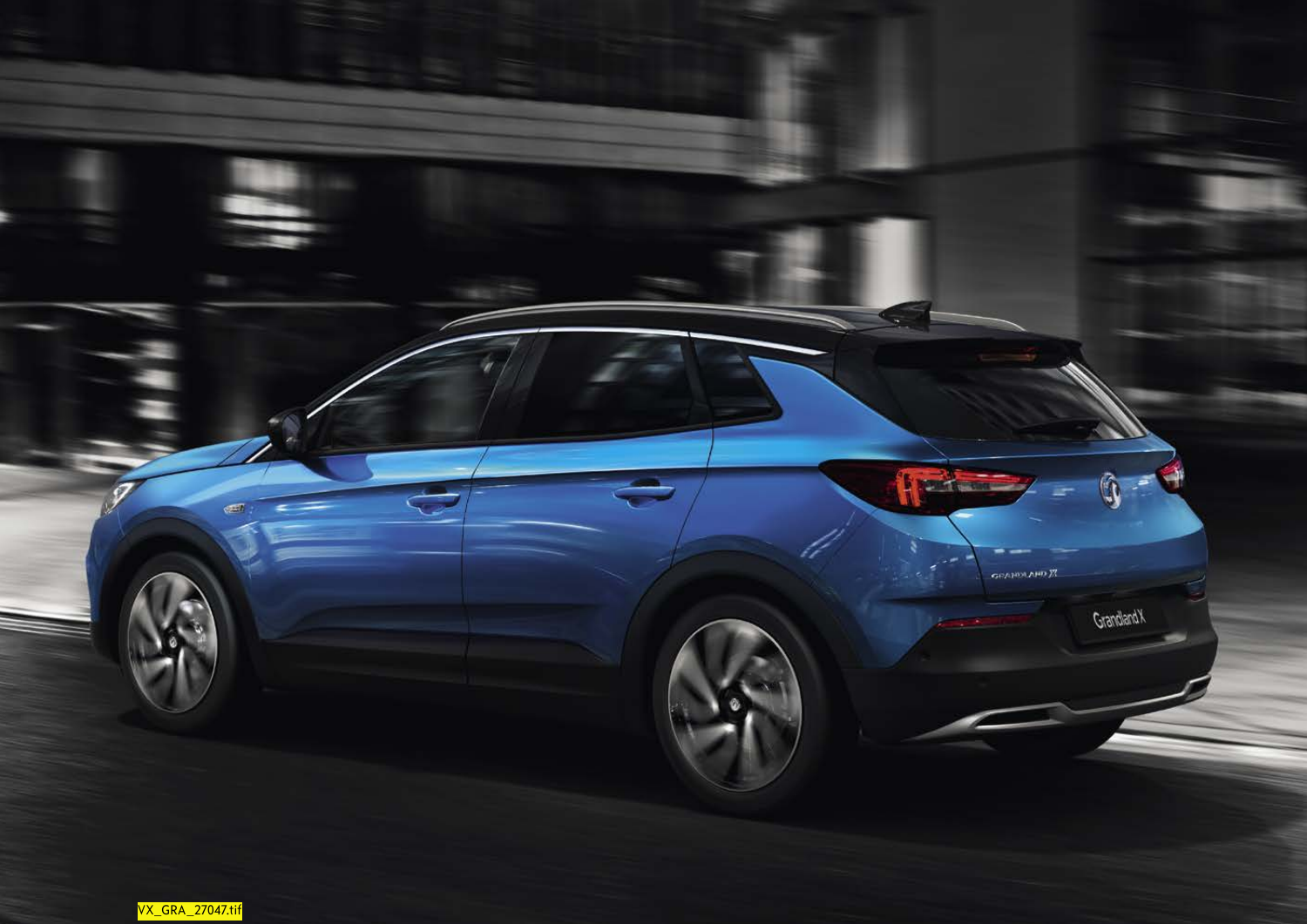1. Vauxhall OnStar services require activation and account with OnStar Europe Ltd. Charges apply after applicable trial period. All services subject to mobile network coverage and availability. 2. Compatibility and certain functionalities may differ depending on type of device and version of operating system. To check<br>the compatibility of your device, contact your Vauxhall retai (translates as 'Campaign for Healthier Backs').

 $21200$ 

 $dM$  of  $\bar{D}$ 

n.

 $(\circ)$ 

 $\sqrt{9.56.6}$ 

 $\overline{\bullet}$ 

 $\odot^4$ 

rue<br>...

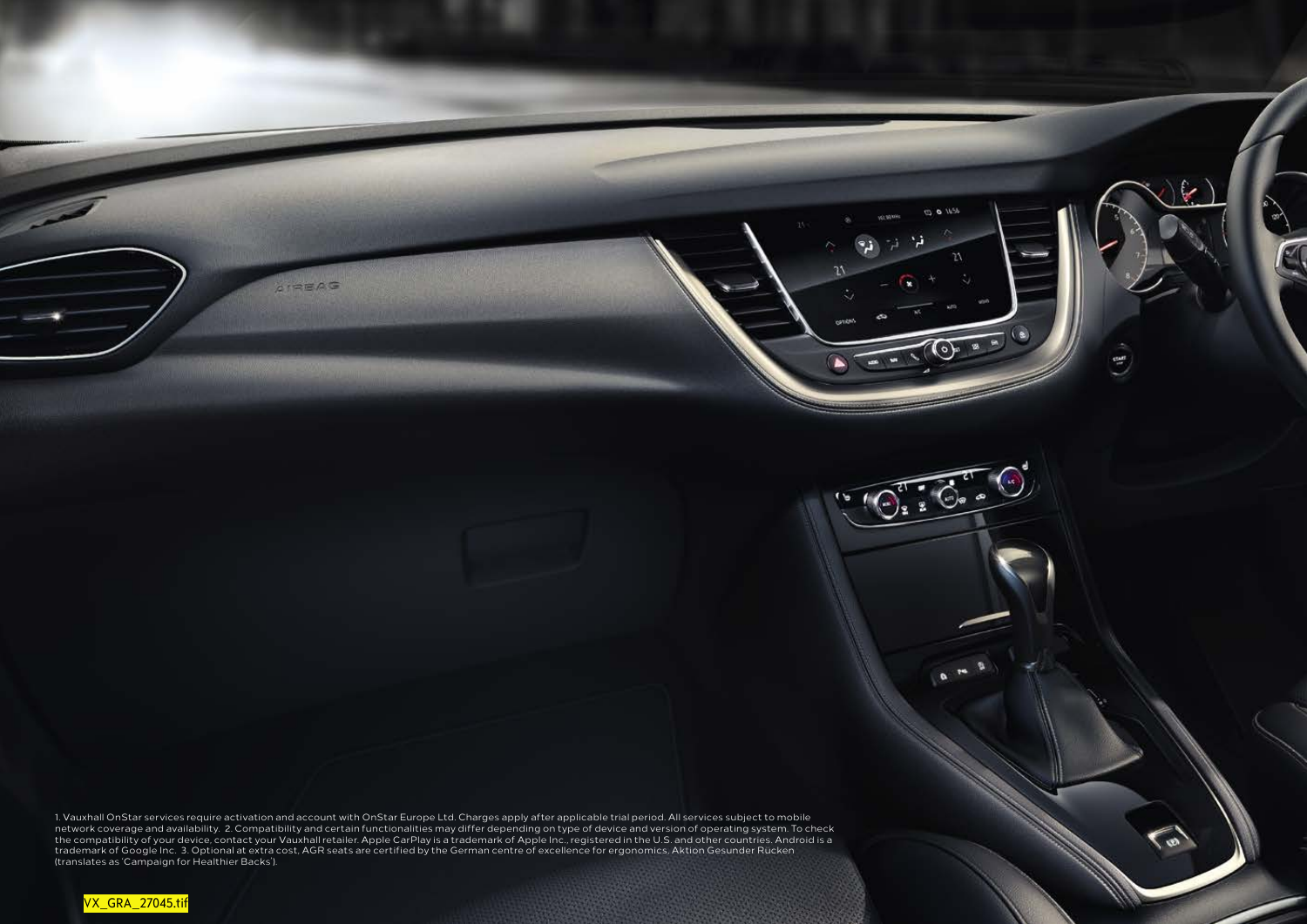The new Grandland X. Spacious, comfortable and smart. And equipped with some serious high-tech features and practical innovations to make even more out of your travels.

**Get well connected.** Vauxhall OnStar personal assistance with 4G Wi-Fi Hotspot<sup>1</sup>.

You've got a great playmate. Smartphone integration<sup>2</sup> with Apple CarPlay™ and Android Auto™.

**It's got your back too.** Ergonomic AGR front seats with advanced lumbar support and memory functions<sup>3</sup>.

So, no matter what your journey, things get even greater inside the Grandland X.

# **IT GETS YOU. SO GET IN.**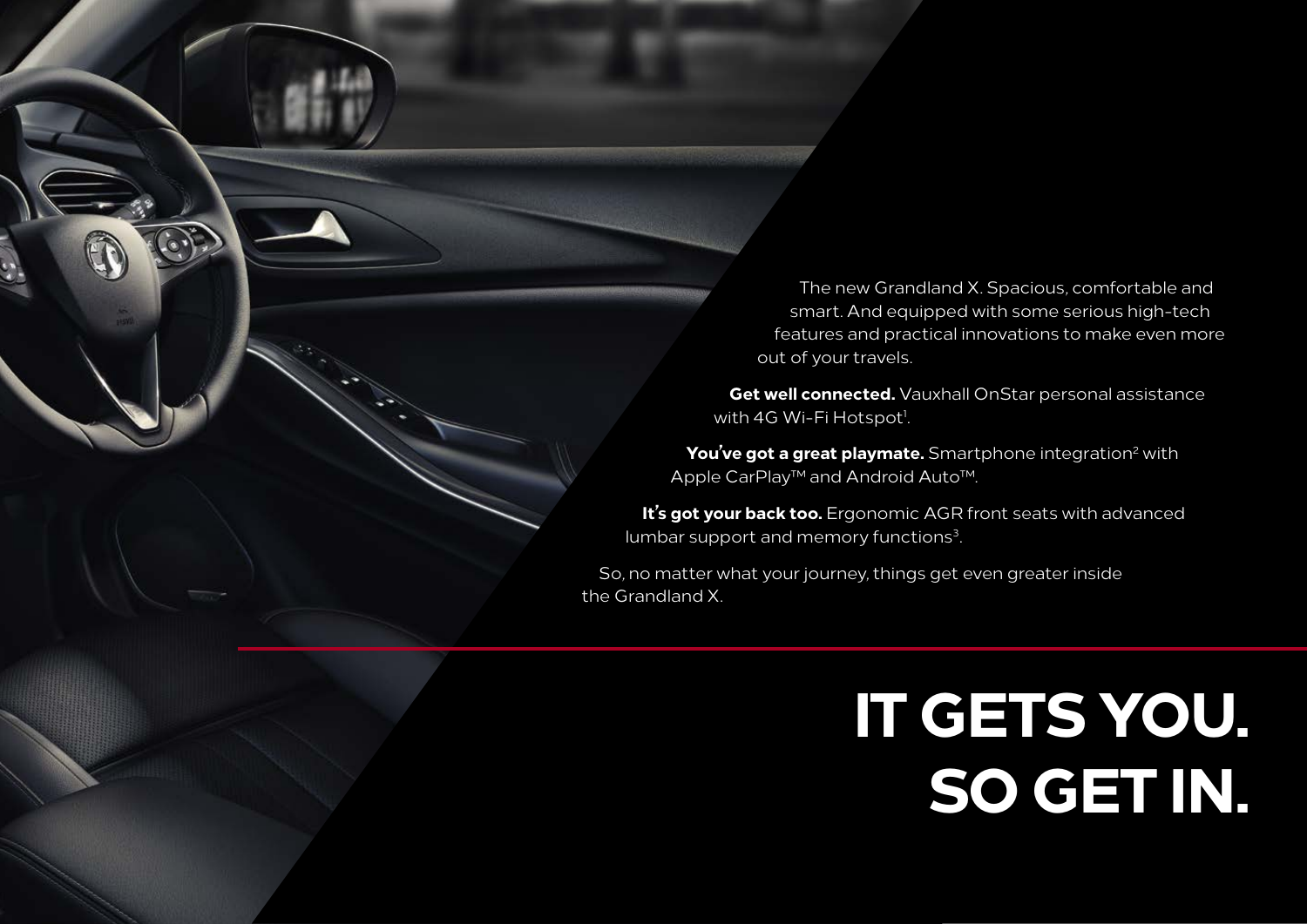## **LET'S GO FURTHER.**

Nice to be in control isn't it? To know you have the power to do more.

And the Grandland X delivers, big time. Exceptional handling and performance make this bold SUV a powerfully addictive drive. There's an impressive view of the world too, with plenty of smart technology to improve your outlook even more…

**A brighter way ahead.** LED headlights with adaptive forward lighting for enhanced visibility in different situations\*.

**The perfect parking accessory.** 360° surround vision camera\*, parking without the pain.

**Automotive ingenuity.** Speed sign recognition and lane departure warning. Premium safety features as standard.

We could go on. But maybe it's enough to say the Grandland X simply makes more of your every journey.

**Discover more.** vauxhall.co.uk/grandlandx

**Company car driver or fleet decision maker?** To pre-book your 3 day test drive visit vauxhallfleet.co.uk/testdrive

\* Optional at extra cost.

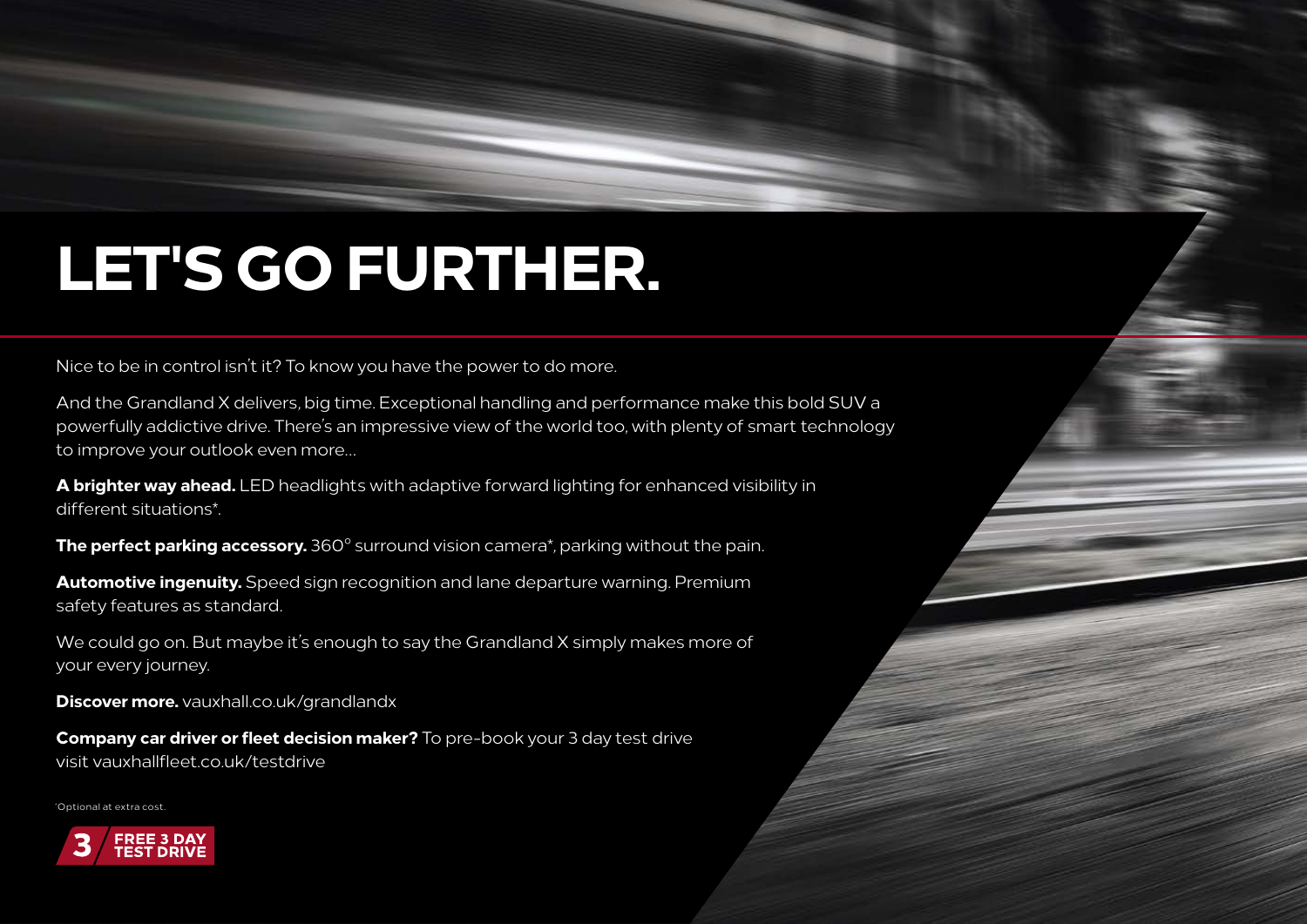